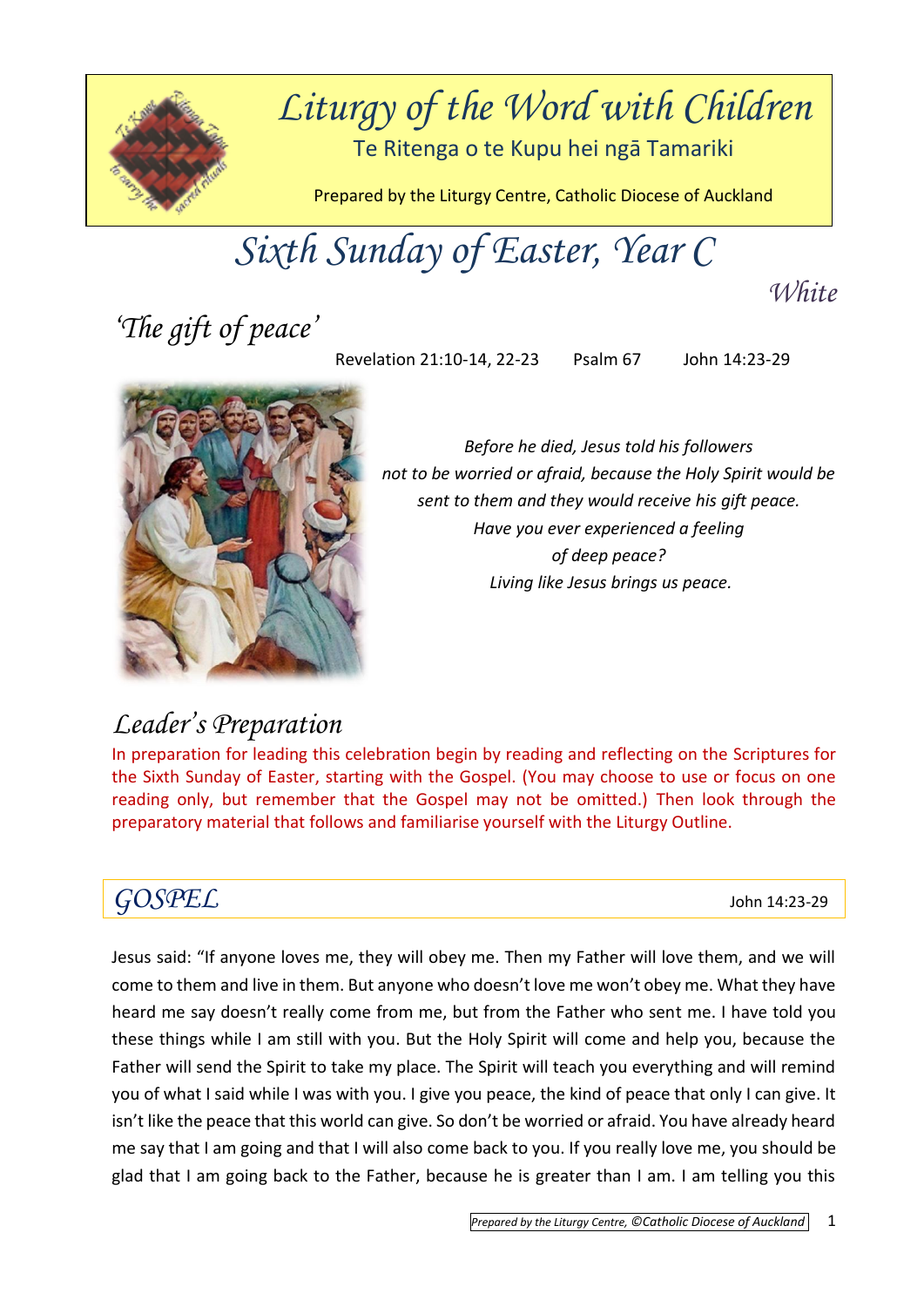before I leave, so that when it does happen, you will have faith in me. I cannot speak with you much longer, because the ruler of this world is coming. But he has no power over me. I obey my Father, so that everyone in the world might know that I love him. It is time for us to go now."

#### *FIRST READING* Revelation 21:10-14, 22-23

With the help of the Spirit, the angel took me to the top of a very high mountain. There he showed me the holy city of Jerusalem coming down from God in heaven.

The glory of God made the city bright. It was dazzling and crystal clear like a precious jasper stone. The city had a high and thick wall with twelve gates, and each one of them was guarded by an angel. On each of the gates was written the name of one of the twelve tribes of Israel. Three of these gates were on the east, three were on the north, three more were on the south, and the other three were on the west. The city was built on twelve foundation stones. On each of the stones was written the name of one of the Lamb's twelve apostles.

I did not see a temple there. The Lord God All-Powerful and the Lamb were its temple. And the city did not need the sun or the moon. The glory of God was shining on it, and the Lamb was its light.

| <b>PSALM</b> | Psalm 67 |
|--------------|----------|
|--------------|----------|

#### Response: **O God, let all the nations praise you!**

Our God, be kind and bless us! Be pleased and smile. Then everyone on earth will learn to follow you, And all nations will see your power to save us. R

Let the nations celebrate with joyful songs, Because you judge fairly and guide all nations. R

Make everyone praise you and shout your praises. Pray for his blessings to continue And for everyone on earth to worship our God. R

The Lectionary for Masses with Children omits today's First Reading from Acts and gives the (Second) reading from Revelation as the First Reading. This resource matches the Children's Lectionary.

> Scriptures from the Lectionary for Masses with Children (CEV) *© Archdiocese of Chicago LTP. 1994 Used with permission*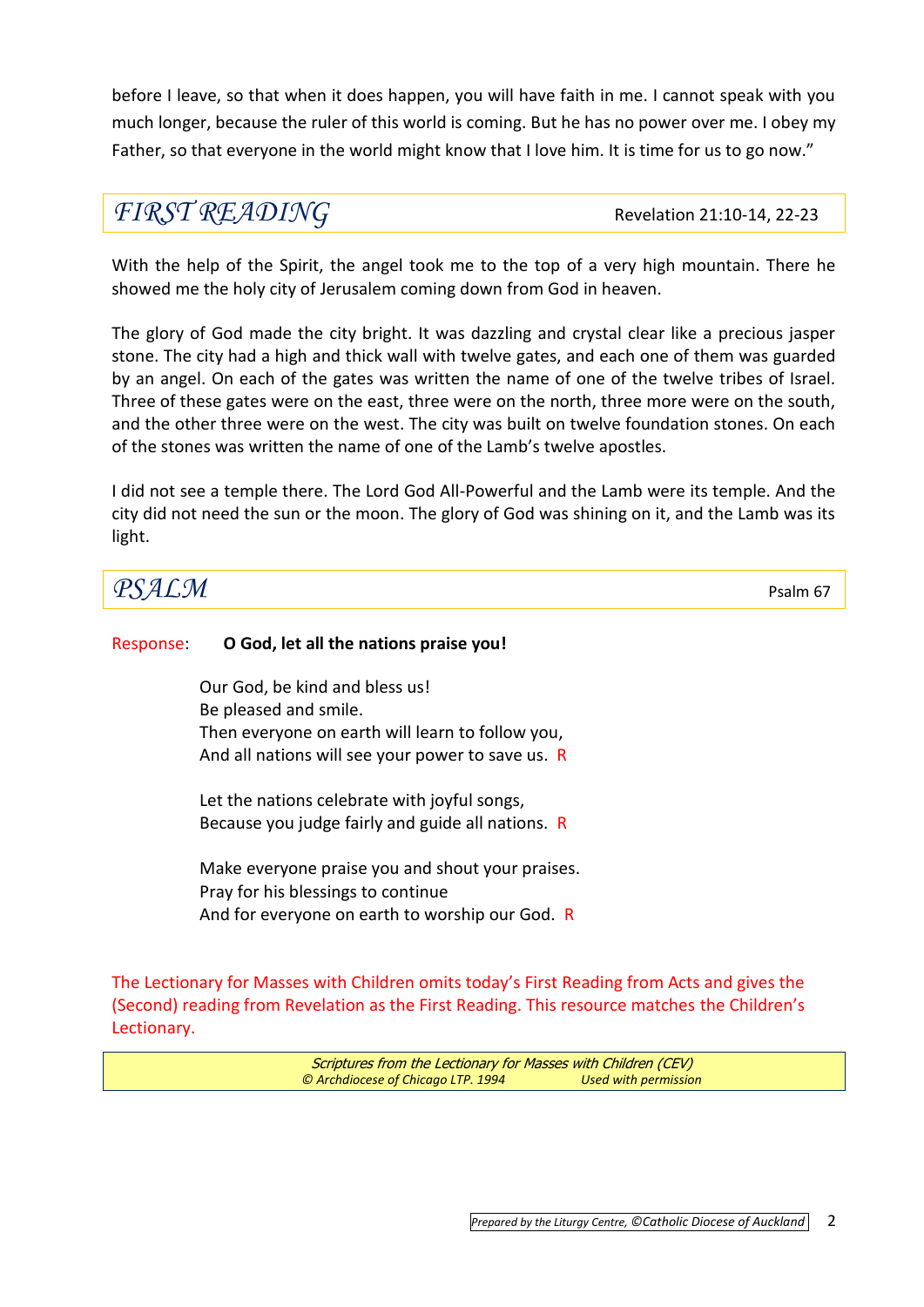# *Background to the Readings for Leaders*

Today's Gospel is taken from Jesus' discourse at the Last Supper and is dominated by his coming departure. The final gift that Jesus leaves for his disciples is the gift of peace 'a peace that the world cannot give.' Sometimes we mistake this peace for our idea of quietness or tranquillity, but the peace the Jesus gives is a peace that can be found even in the midst of turmoil, as Jesus illustrated in the days following this discourse at the Last Supper.

Shalom is the Hebrew word for peace found frequently in the bible. Our English word 'peace' doesn't adequately capture all that Shalom means. Shalom conveys a sense of completeness, an idea that nothing is lacking, Shalom is perfect wellbeing – perfect communion with God. This deep peace is a peace that we all desire, a peace that prevails even in times of stress and tension. How do we obtain this peace? Not by ordering our lives better, having a great diary system, looking after ourselves, or going for a massage. In the Gospel today Jesus tells us that this peace comes from God alone, it is God's gift to us. If we are in relationship with God, if we are in union with God, then we will be blessed with the gift of peace, and as Jesus was able to offer this gift of peace to others because he possessed it, so also can we extend this gift to those around us, if we first receive this gift from God.

# *Images from the Readings*

- Obey me
- Holy Spirit will come and help you
- The Spirit will teach you
- I give you peace
- Don't be worried or afraid

# *Reflection for Leaders*

In the midst of our fast paced world it is easy to neglect our time with God. What prayer routines do you have in your life at this time? Do you give enough time to prayer each day? Would you like to make more time for prayer? How could you rearrange your schedule to find more time?

Often in our times of prayer we are tempted to do all the talking, our prayer time can become very 'active.' The gift of peace, along with all the gifts of the Spirit, are just that, gifts. We cannot earn them or obtain them. What are the ways of prayer that you find most helpful in allowing you to be open to receive the gifts God has for you?

This week try a new type of prayer, perhaps meditating in front of an icon, joining in on a time of adoration before the Blessed Sacrament, or meditating on a passage of scripture (lectio divina). Try to refrain from too much 'active' prayer, but instead sit silently with the Lord with an attitude of openness, listen to what he has to say to you, allow him to bless you with the gifts he has for you.

# *Reflecting on the Readings with the children*

Before Sunday read over the suggested discussion points given in the Leader's Liturgy Outline. With the 8-12 year olds: First, listen to the children's own responses to the Reading/s and then, if needed, use some of the discussion starters suggested.

With the 5-7 year olds: Adapt some of the questions in the 8-12 material and then join with the older group for the 'Liturgical Action'*.*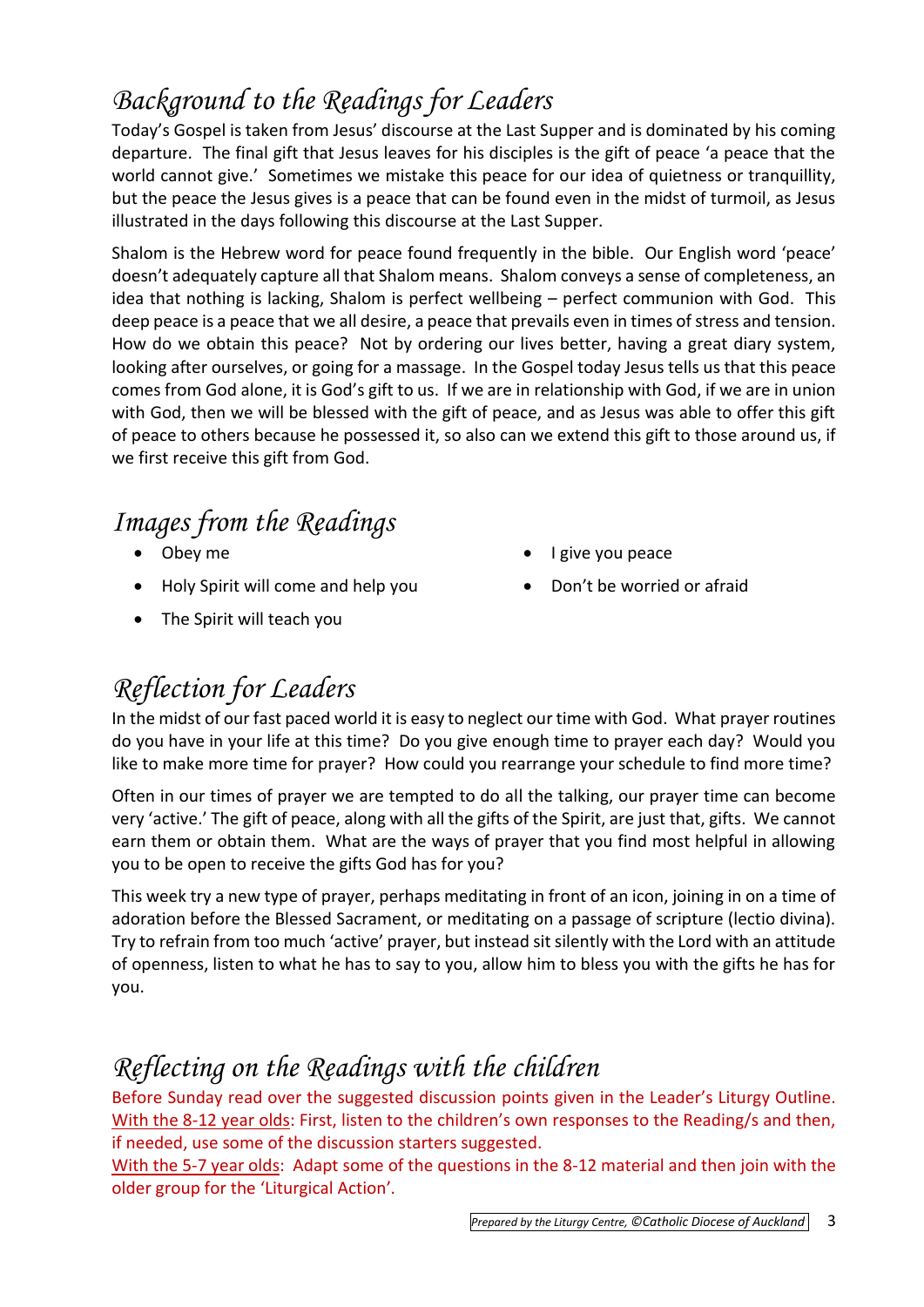# *Suggested Focus*

Prepare a focus for the area where the children's Liturgy of the Word is to be held:



White cloth, Lectionary, a candle, a picture depicting the Holy Spirit as a dove



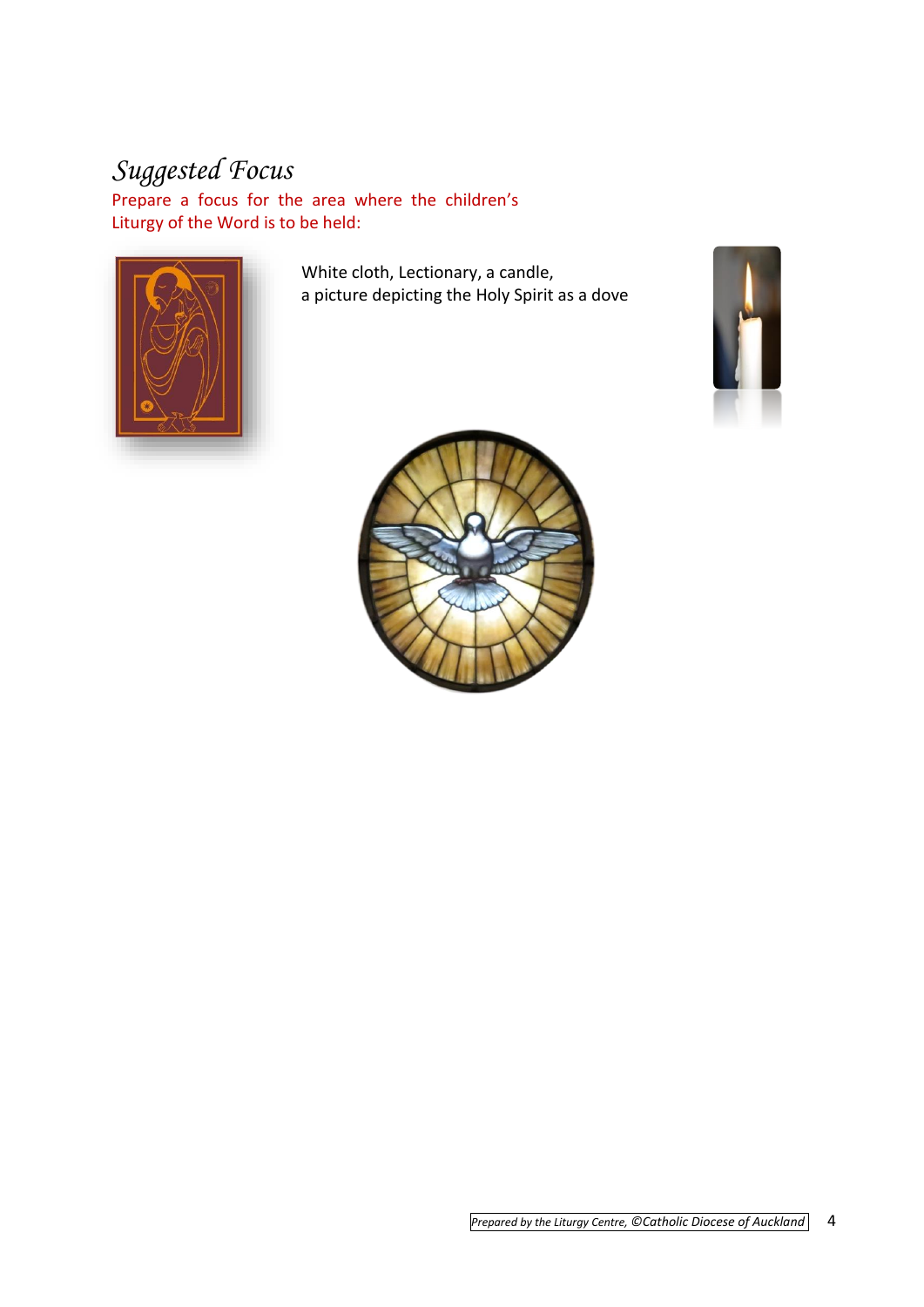# *LITURGY OUTLINE Sixth Sunday of Easter*

At a suitable moment after the Opening Rites, but before the First Reading is proclaimed, the children are presented with the Children's Lectionary and a candle and sent, with their ministers, to the place where they will celebrate their own Liturgy of the Word, with words of dismissal such as the following:

|                              | $INVITATION - P\bar{o}whiril$ I invite the children to join in the procession for<br>their celebration of the Liturgy of the Word. |
|------------------------------|------------------------------------------------------------------------------------------------------------------------------------|
| To the Minister of the Word: | Receive this Book of Readings and proclaim God's Word<br>faithfully to the children entrusted to your care.                        |
|                              | Receive this candle as the light of Christ who is present in<br>his Word.                                                          |

## *PROCESSION WITH THE BOOK OF READINGS – Te Kapa o te Pukapuka Tapu*

### *WELCOME – Ko te whakatau*

- Leader: O God, you sent the Holy Spirit to fill our hearts with your love and peace. Help us to bring that love and peace to the world.
- ℞ **Amen.**

### *First Reading: Revelation 21:10-14, 22-23*

*(if used)* The Word of the Lord / Ko te Kupu a te Ariki **Thanks be to God / Whakamoemiti ki te Atua**

*Psalm 67* Response: **O God, let all the nations praise you !**

*(or another suitable response known by the children)*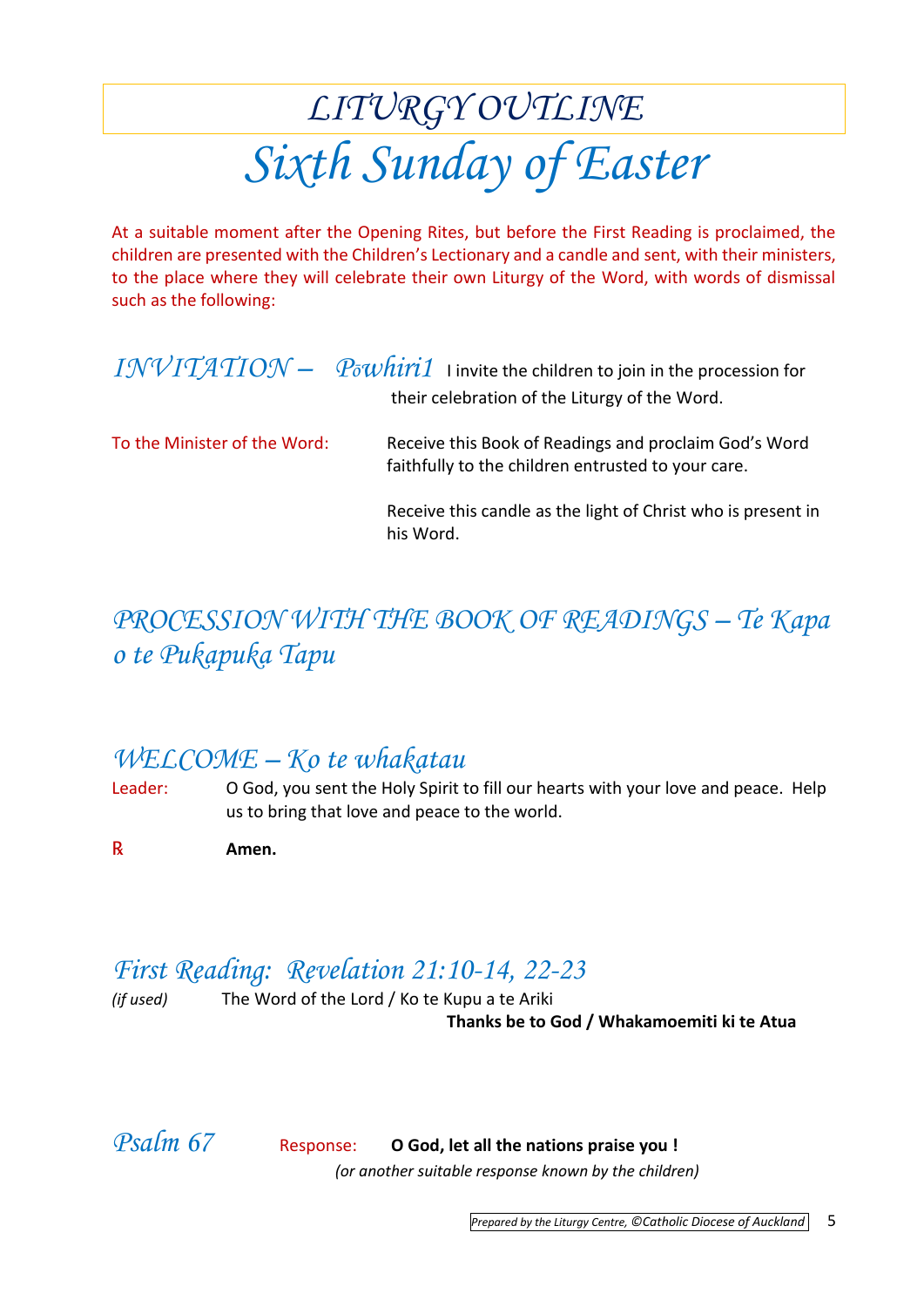# *GOSPEL ACCLAMATION (Sing) Music © 2011 Maria Guzzo*



### *Gospel: John 14:23-29*

| Minister of the Word:                  | A reading from the Holy Gospel according to John                                                                  |
|----------------------------------------|-------------------------------------------------------------------------------------------------------------------|
| Children:                              | Glory to you, O Lord / Korōria ki ā koe, e te Ariki                                                               |
| At the end of the Gospel:<br>Children: | The Gospel of the Lord<br>Praise to you, Lord Jesus Christ / Kia whakanuia rā koe, e te<br>Ariki, e Hēhu Karaiti. |

### *REFLECTING ON THE READINGS WITH THE CHILDREN – Whai Whakaaro*

**8-12 year olds:** *Suggested Beginning: A good place to begin is with the question: What did you hear? Allow each child the opportunity to respond in their own words to hearing the Word of God. Then begin a general discussion, building on these responses, perhaps using some prepared questions, to stimulate ideas:* 

- Jesus gave his followers the gift of peace. Do you know what peace is? (quietness, calmness, not having trouble)
- The peace that Jesus gave to his followers was special. What was special about it? (It came from being filled with the Holy Spirit, this peace is better than a feeling we might try to make ourselves feel)
- Jesus offers this peace to anybody who decides to follow him. How do we come to know this peace? (Pray)
- When is a good time during the day to spend some peaceful time with God? (Encourage the children to share times that are peaceful in their day)
- Why is it important to make time to spend peacefully with God?

When we spend time quietly with God, without distractions and noise, we can speak to him and listen to what he is saying in our hearts. Then we will know that special peace that Jesus offers to us, we will be filled with the spirit of God.

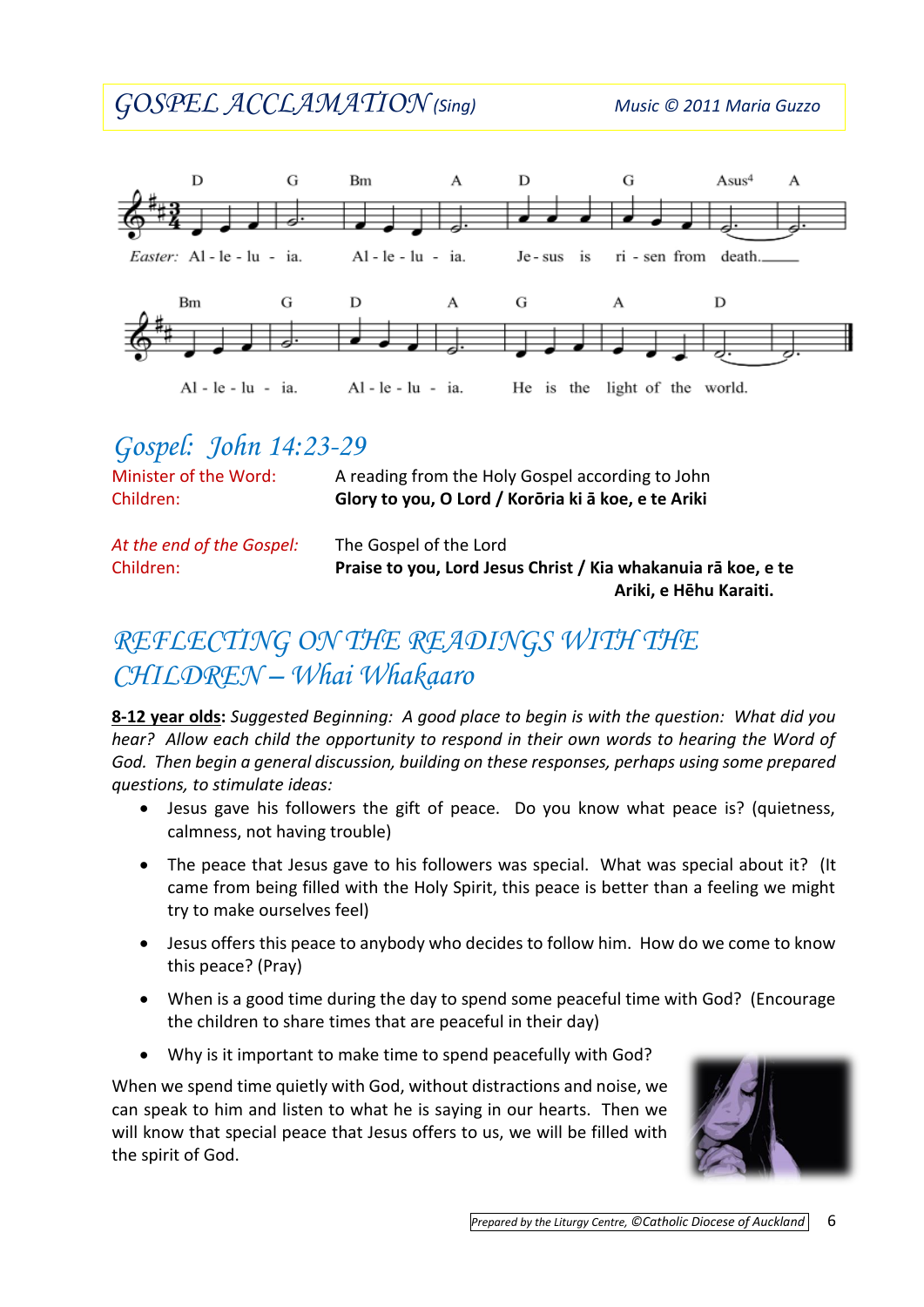**5-7 year olds**: Adapt some of the questions in the 8-12 material and then join with the older group for the 'Liturgical Action' **Discussion Points**

### *LITURGICAL ACTION – Ko te Ritenga Karakia*

Sing together,

'Let there be peace on earth', or 'The Prayer of St Francis' or another hymn known to the children that speaks of sharing God's peace.



### *PROFESSION OF FAITH – Panui o te Whakapono*

We believe in God the Father. who made the whole world. We believe in Jesus Christ, the Son of God, who was born in Bethlehem and lived among us, who died on the cross for us, and rose from the dead. We believe in the Holy Spirit who brings life and love to us all. We believe that the Church is one family, and that one day we will share everlasting life with God in heaven. Amen.